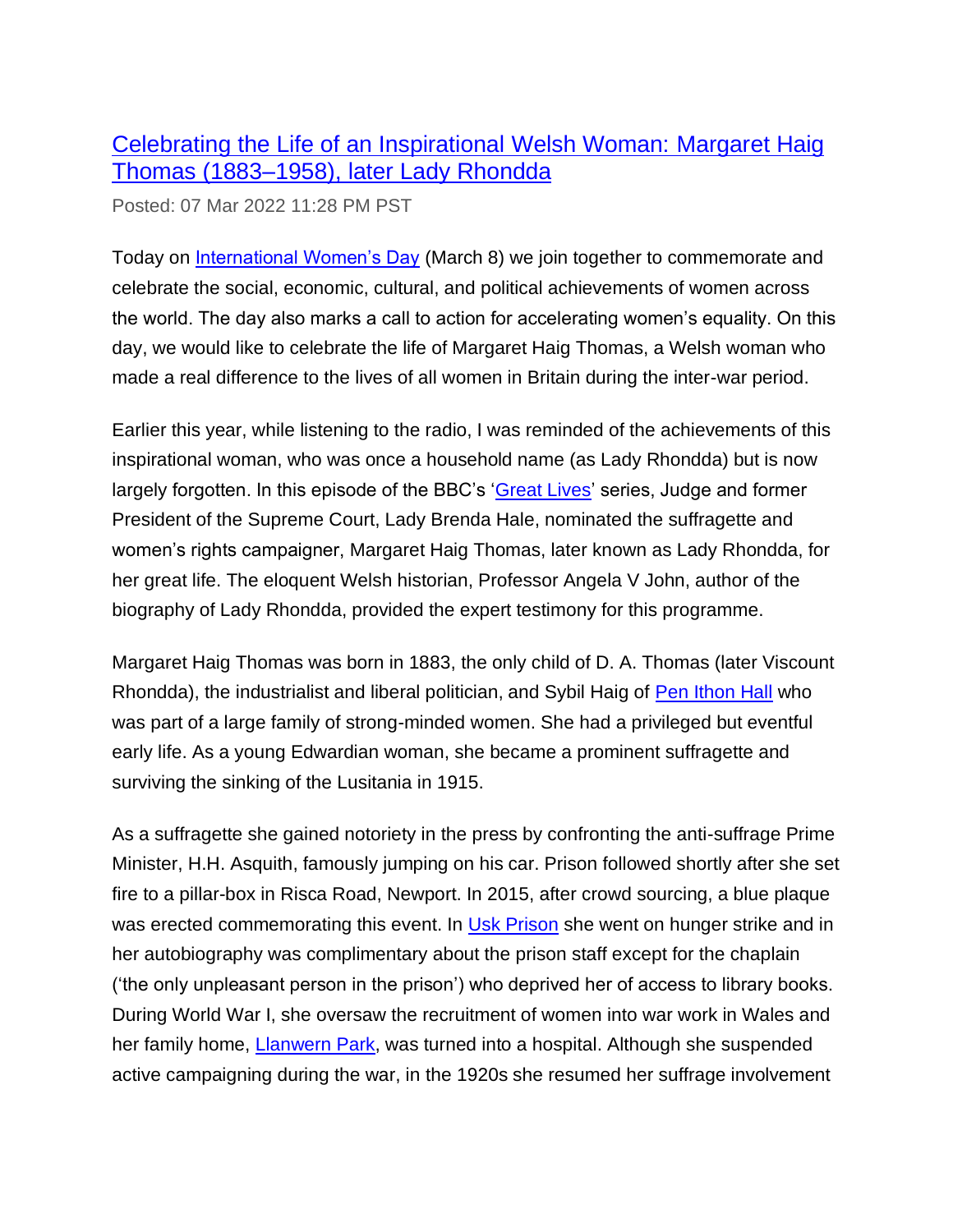in London and helped bring about the 1928 Equal Franchise Act that gave the vote to all women.

Lady Rhondda, who inherited some of her father's business interests, was acknowledged as a successful businesswoman in a businessman's world. However, her passion was writing and publishing, and in 1920 she went on to found and edit the influential literary magazine, Time and Tide, which published work by George Orwell, Virginia Woolf, Olive Schreiner, and many other (often) left-wing and feminist writers.

In her autobiography, *This Was My World* (1933), Lady Rhondda describes the 'semi-Victorian world' of her upbringing. She described the places in Wales that were important to her. They included her own home at [Llanwern Park,](https://coflein.gov.uk/en/site/45098/) her paternal grandfather's house at Ysgyborwen, and her maternal grandfather's house at [Pen Ithon](https://coflein.gov.uk/en/site/30900/)  [Hall.](https://coflein.gov.uk/en/site/30900/) All these buildings are listed on Coflein.

Llanwern Park was a 'square and comfortable' eighteenth-century brick house. This 'pleasant, friendly house, full of sunshine' was tragically demolished in 1952 for reasons that are not entirely clear. Perhaps it never recovered from requisitioning during the Second World War. Fortunately, the Royal Commission has record photos of the house taken just before the sale of fixtures and fittings showing the interior as well as exterior of this lovely Georgian house.

Ysguborwen, Aberdare, was built by Lady Rhondda's paternal grandfather, Samuel Thomas, one of the pioneers of the Welsh coal trade. This stone-built industrialist's house was completed in 1855 and today survives as a care home although somewhat altered.

Lady Rhondda had particularly sweet memories of summers spent at Pen Ithon, her mother's home in north Radnorshire. Pen Ithon Hall had been built by her grandfather, George Augustus Haig, in a secluded part of Radnorshire. His bride (Anne Eliza Haig) apparently burst into tears when she arrived at this remote house set in the Welsh uplands, miles from the nearest town and railway station. Lady Rhondda has a lyrical description of summers at Pen Ithon, climbing trees, bathing in mountain pools, and riding ponies on the moors. Her grandfather had apparently imported 200 Icelandic ponies. We have an unpublished history of [Pen Ithon Hall by Ion Trant](https://coflein.gov.uk/en/archive/6450739?type=archive&term=Pen%20ithon&pg=2) in our archive.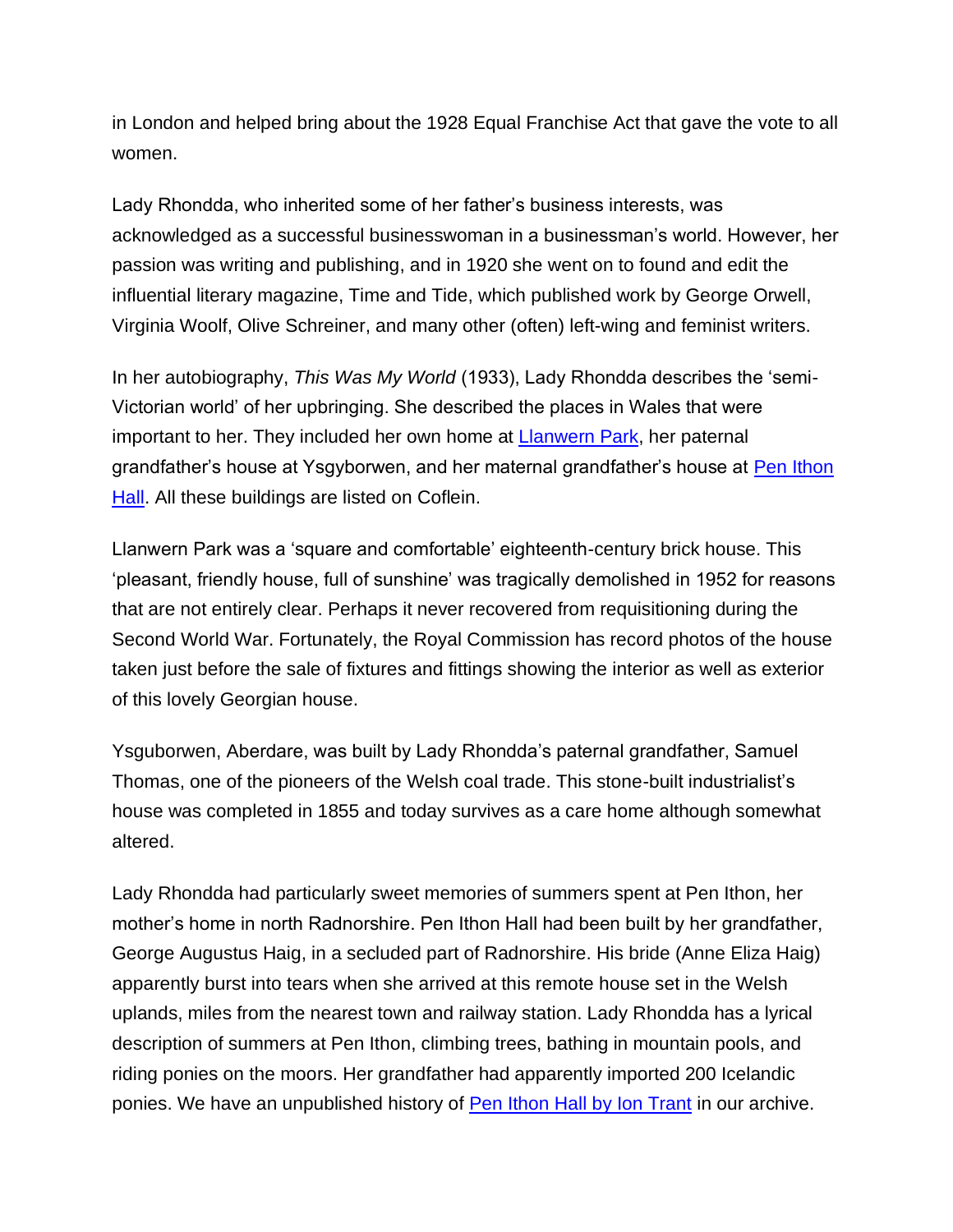We celebrate Lady Rhondda, an internationalist who achieved much in her life but remained grounded in south Wales. Lady Rhondda is increasingly acknowledged as an inspirational woman of the first half of the twentieth century, especially for women's rights.

There is now a campaign by [Monumental Welsh Women](https://monumentalwelshwomen.com/) to erect a statue to her in Newport. This is one of five proposed statutes commemorating five hidden Welsh heroines in five locations across Wales. The first of these statues, commemorating Wales's first black headteacher, [Betty Campbell,](https://coflein.gov.uk/en/site/545020/) was unveiled on 29 September 2021 in central Cardiff. It hoped that through crowd funding, Betty will soon be joined by Elaine Morgan in Mountain Ash, Cranogwen in Llangrannog, Ceredigion, Elizabeth Andrews in the Rhondda and, of course, Lady Rhondda in Newport. I will leave the last word to the former President of the Supreme Court, Brenda Hale, who believes that Lady Rhondda's most important lesson is "that there are always new battles to be fought…You must never give up. You must always go on."

By Nicola Roberts, Communication Manager

Sources:

- Viscountess Rhondda, This Was My World (London, 1933)
- Angela V. John, Turning the Tide. The life of Lady Rhondda (Parthian, 2013)
- BBC Radio 4, Great Lives<https://www.bbc.co.uk/programmes/m0013963>

This blog was written with the support of the Commission's internally organised Women's Group which supports staff, invites external female speakers to give presentations to staff, shares valuable resources and hosts social events.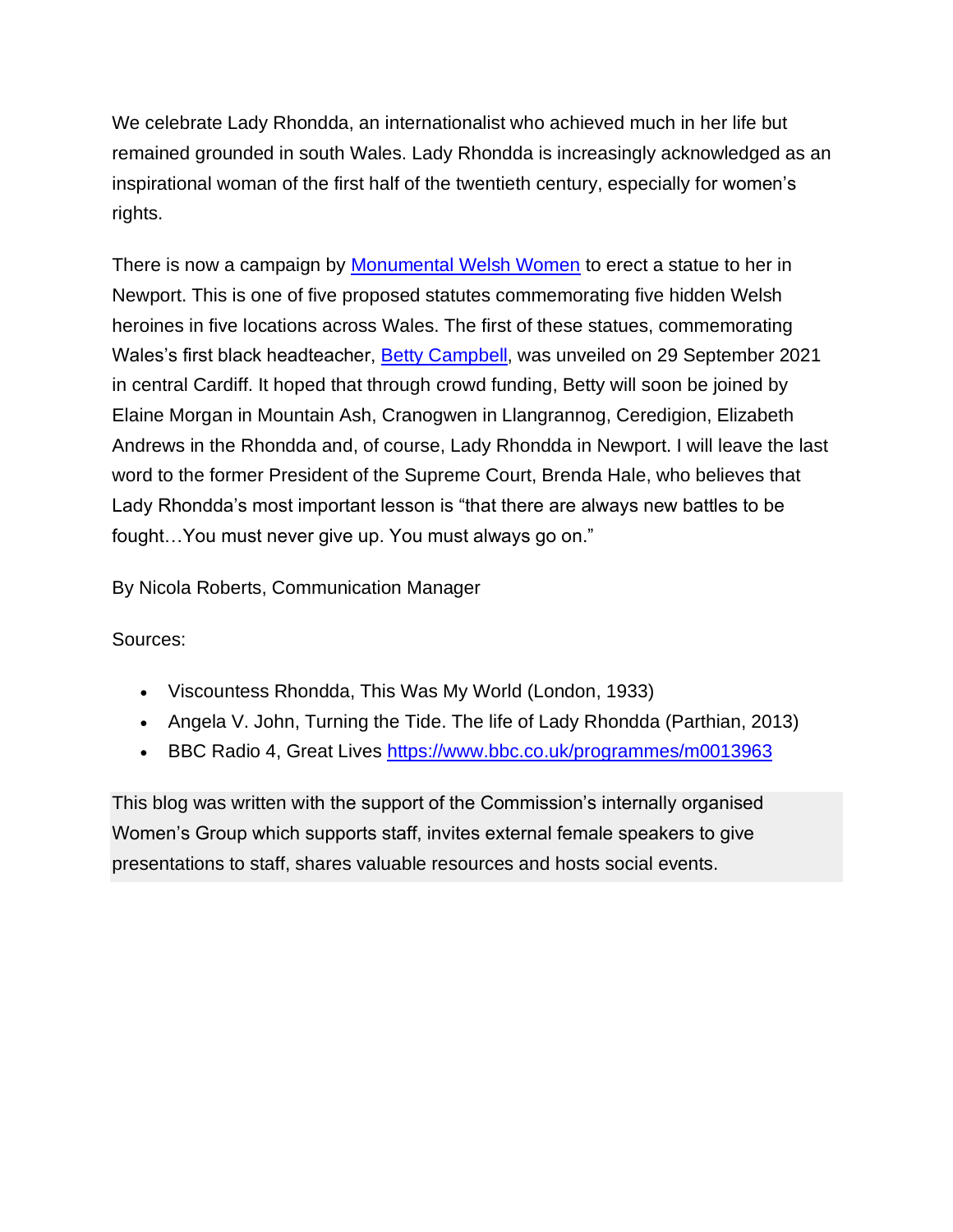

H.M. Prison, Usk, where Margaret Haig Thomas was sentenced for arson in the suffragette cause. Her cell looked into the inner courtyard of the prison. Always positive, he later said, "As cells go, I had nothing against it".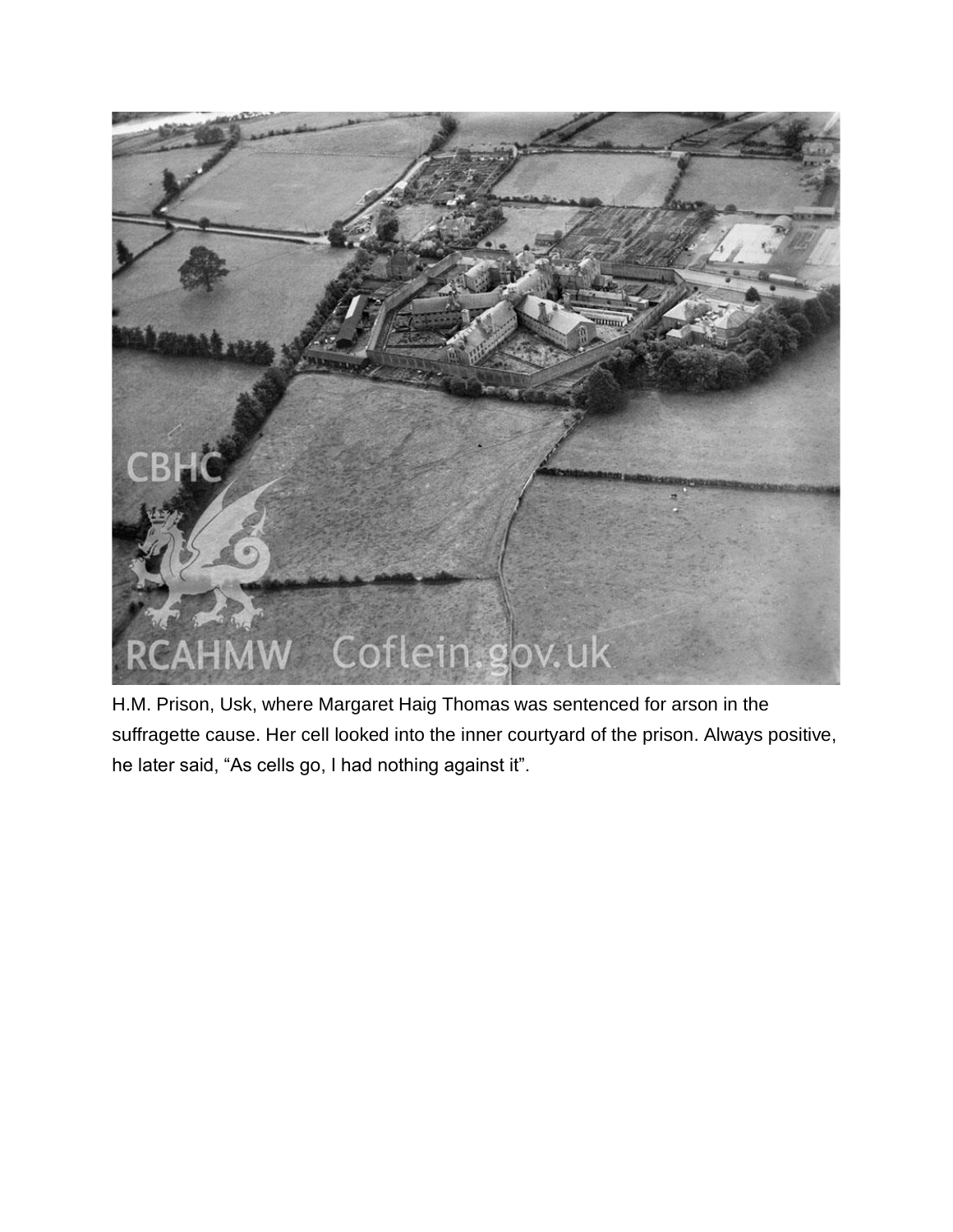

Llanwern Hall, family home of Margaret Haig Thomas, in its heyday.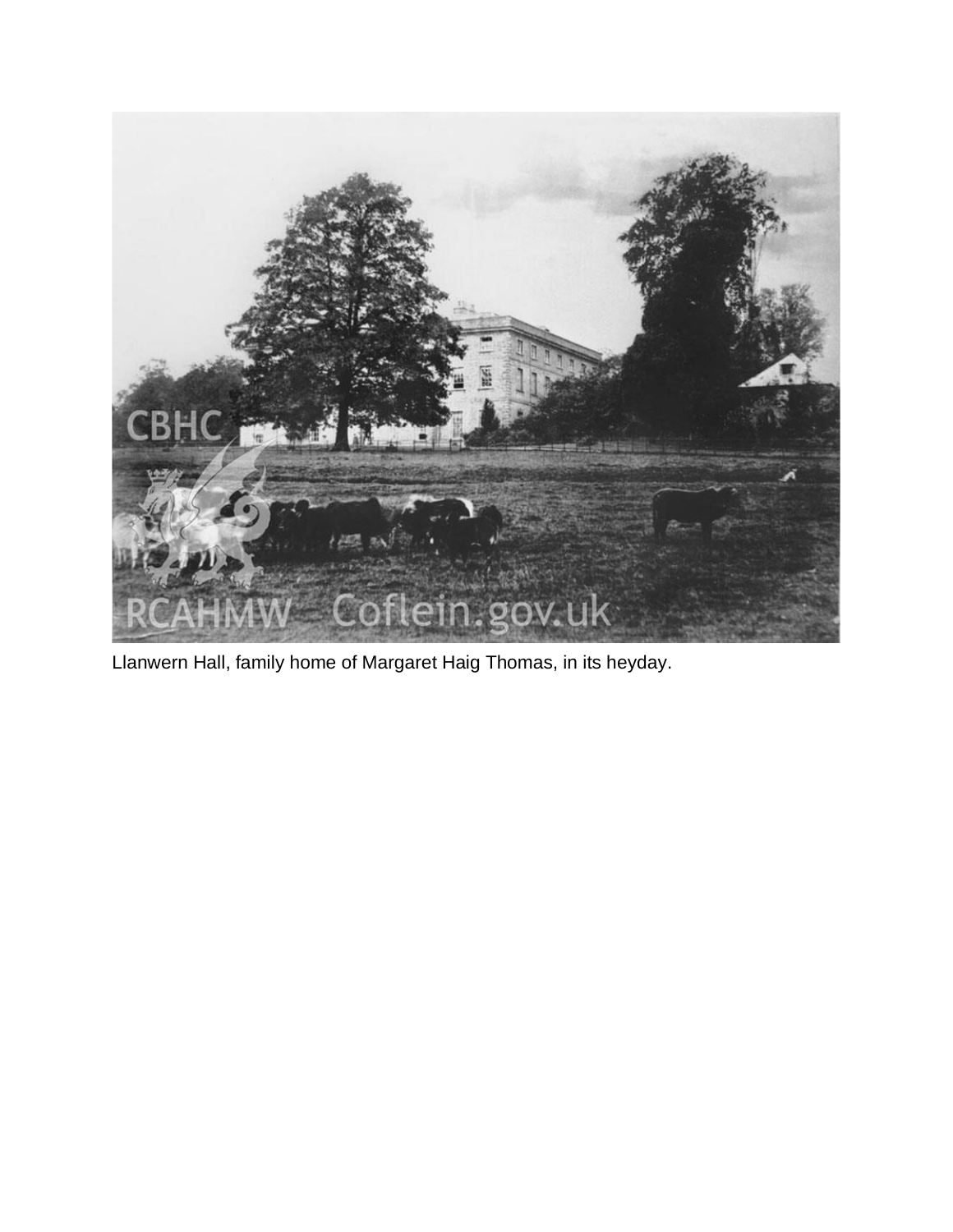

Llanwern Hall awaiting demolition in 1952.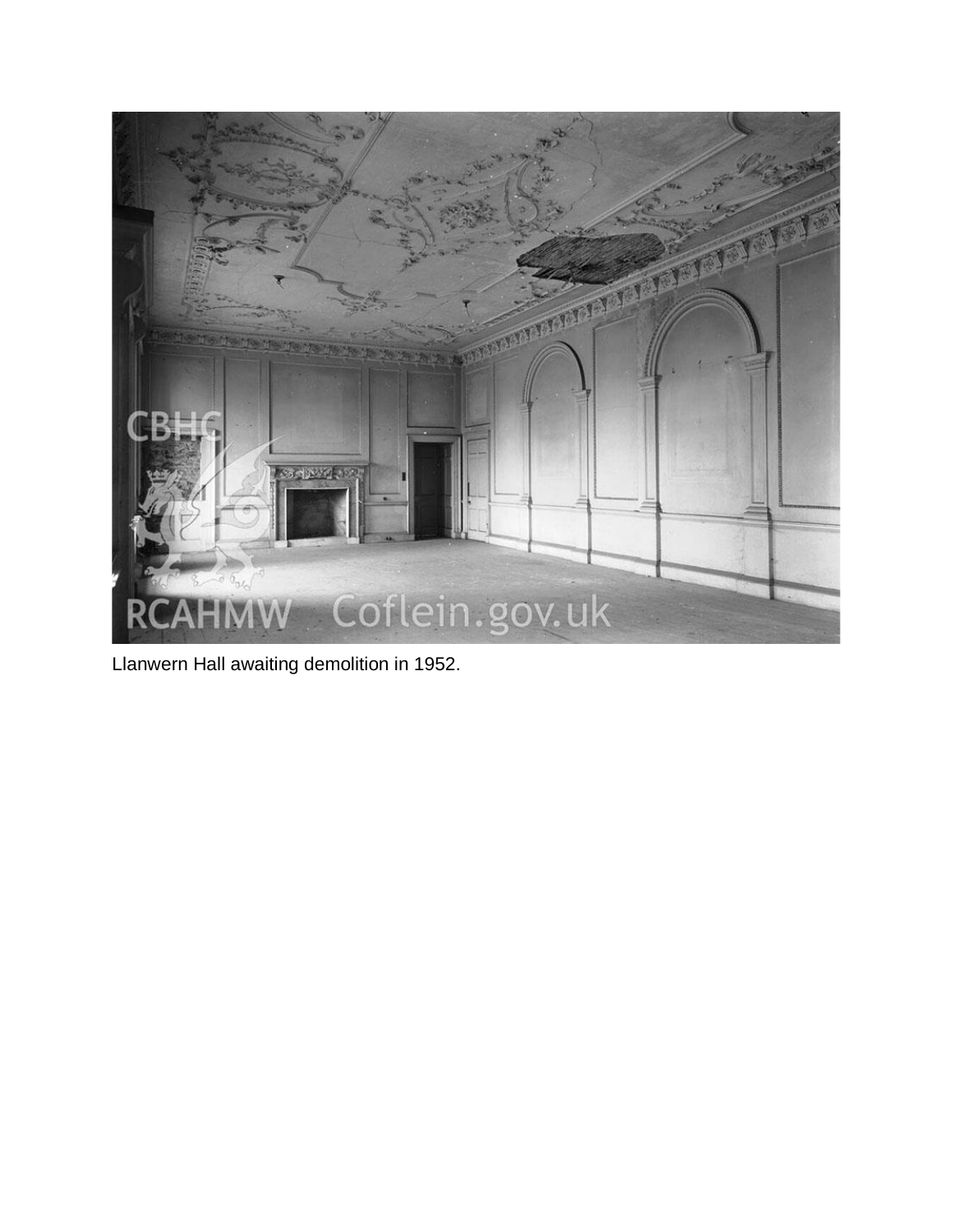

Garden front of Pen Ithon Hall (her mother's home) where Margaret Haig Thomas enjoyed idyllic summers as a child.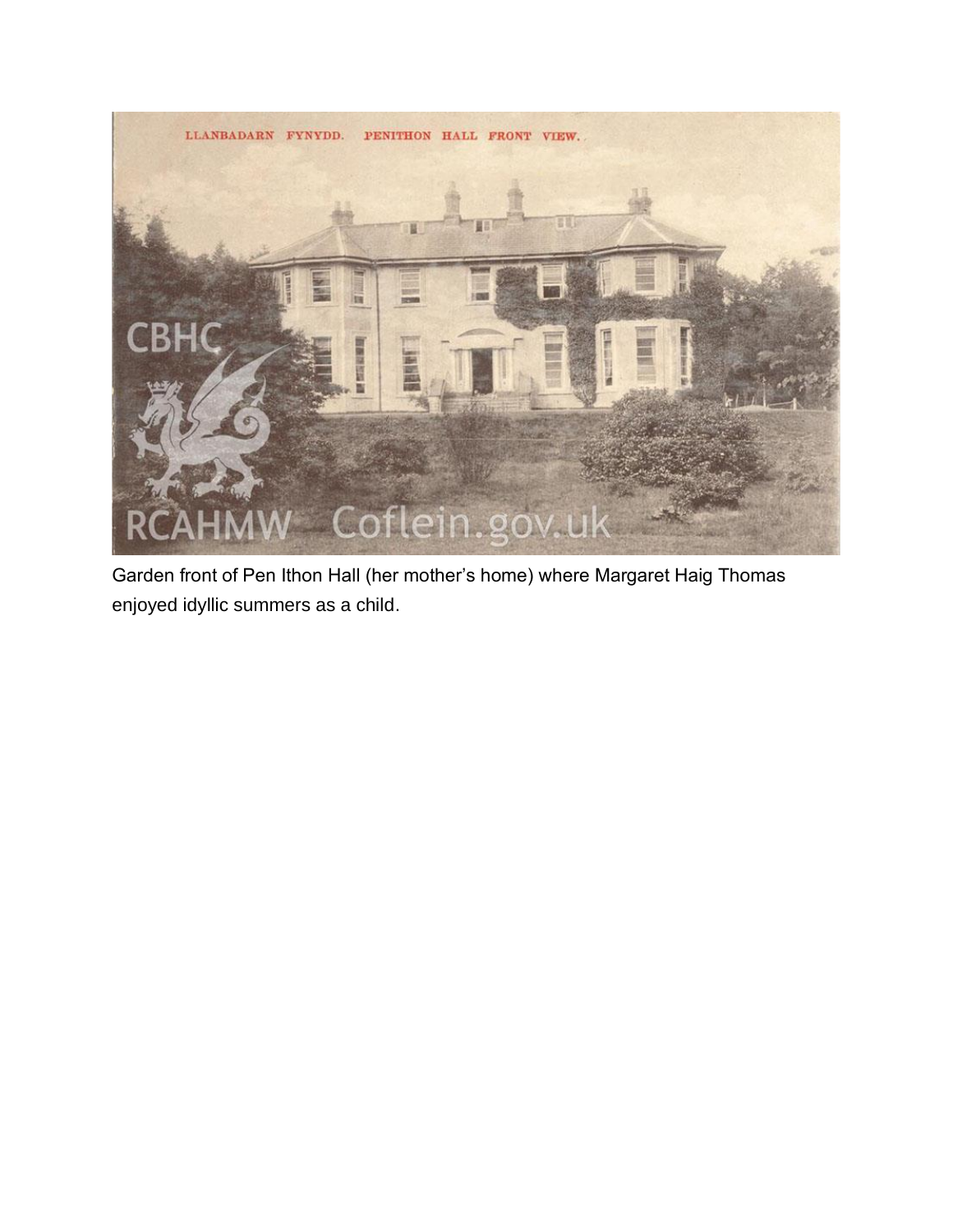